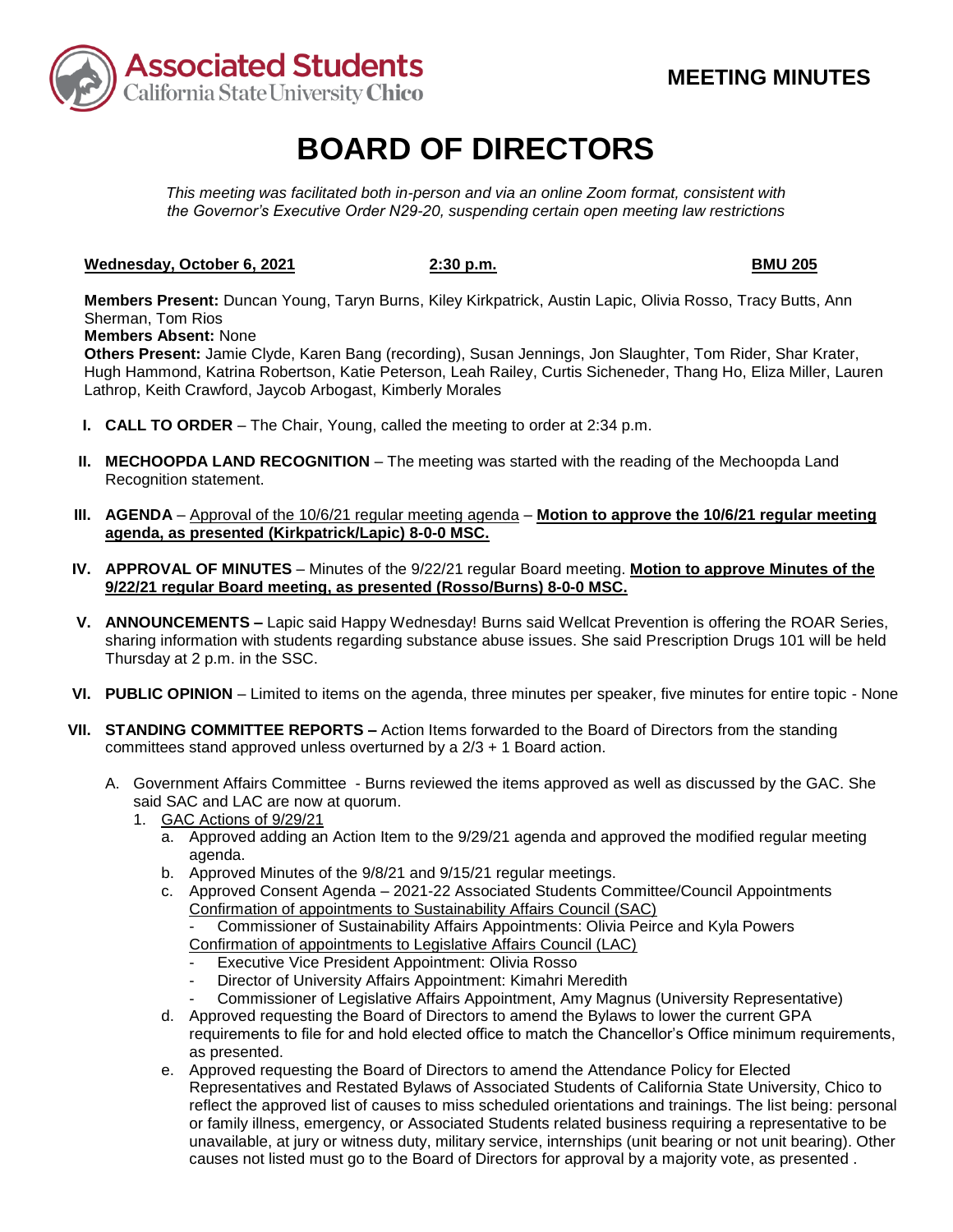- f. Approved revisions to the Government Affairs Committee Mission and Program Statements, as presented.
- B. Bell Memorial Union Committee Kirkpatrick reviewed the items approved by the BMUC and noted they discussed increased costs for the BMU Wellness Center.
	- 1. BMUC Actions of 10/5/21
		- a. Approved the  $10/5/21$  regular meeting agenda.
		- b. Approved Minutes of the 5/3/21 and 5/10/21 regular meetings.
		- c. Approved Resolution for Establishing Time and Location for Associated Students Bell Memorial Union Committee Meetings for the academic year 2021-22, as presented.
- C. Associated Students Businesses Committee Lapic reviewed the items approved by the ASBC. Regarding the with some funding going to AS student employees. He said \$10,000 will be allocated to the EOP for the spring how many AS student employees we have, funds will be allocated to them as well. Lapic said finalists for the Bookstore Scholarship, he said via his position he has funds that he can allocate towards groups on campus, semester to help their students purchase books. Clyde said as we get closer to the spring semester and know VP of IT will be on campus beginning next week. He said HEERF student aid will be going out to students beginning next week, and then also in the spring.
	- 1. ASBC Actions of 9/27/21
		- a. Approved the 9/27/21 regular meeting agenda.
		- b. Approved Minutes of the 5/10/21 regular meeting.
		- c. Approved Resolution for Establishing Time and Location for Associated Students Businesses Committee Meetings for the academic year 2021-22, as presented.

## **VIII. BUSINESS**

- A. Action Item: Approval of June 30, 2021 Audited Financial Statements and Report to the Board of Directors per the Audit Committee recommendation as it stands. **Motion to approve the June 30, 2021 Audited Financial Statements and Report to the Board of Directors per the Audit Committee recommendation as it stands (Lapic/Kirkpatrick) 8-0-0 MSC.**
- B. Action Item: Approval of new Associated Students Human Resources Policy, Policy No. 003 Telework Policy. **Motion to approve new Associated Students Human Resources Policy, Policy No. 003 – Telework Policy, as presented (Kirkpatrick/Rosso) 8-0-0 MSC.**
- C. Action Item: Approval of new Associated Students Human Resources Policy, Policy No. 004 COVID-19 Vaccination Policy. **Motion to approve new Associated Students Human Resources Policy, Policy No. 004, COVID-19 Vaccination Policy, as presented (Lapic/Kirkpatrick) 8-0-0 MSC.**
- D. Action Item: Approval of appointment of Dominic Patrone as the joint appointee to the Associated Students Businesses Committee (ASBC) and the Bell Memorial Union Committee (BMUC) as nominated by the Associated Students Vice President of Business and Finance and the Associated Students Vice President of Facilities and Services, as presented – **Motion to approve the appointment of Dominic Patrone as the joint appointee to the Associated Students Businesses Committee (ASBC) and the Bell Memorial Union Committee (BMUC) as nominated by the Associated Students Vice President of Business and Finance and the Associated Students Vice President of Facilities and Services, as presented (Lapic/Kirkpatrick) 8-0-0 MSC.**
- Benefit Retirement Plans. She said they look at the unfunded liability each year in order to see if they can pay it paying the unfunded liability balance of \$625,286 in early November, the estimated interest savings would be approximately \$601,000. She and Clyde recommended paying the unfunded liability and the Board agreed. E. Discussion Item: CalPERS Unfunded Liability – Jennings provided background regarding the AS Defined down, which saves a significant amount of interest. She noted that in May 2018 and April 2020, the AS paid down the full unfunded liability balances, for a combined total of approximately \$2.1 million. This has saved the AS approximately \$900,000 in interest costs. CalPERS provided repayment schedules and Jennings said by
- Chancellor's Office minimum of 2.0 and this would go into effect in the upcoming election in April if approved by F. Information Item: Revisions to Restated Bylaws of Associated Students of California State University, Chico regarding lowering the current GPA requirements to file for and hold elected office to match the Chancellor's Office minimum requirements – Burns said the GAC has been discussing accessibility and equitability regarding the AS elections. She noted that the GAC approved lowering the GPA requirements to be the same as the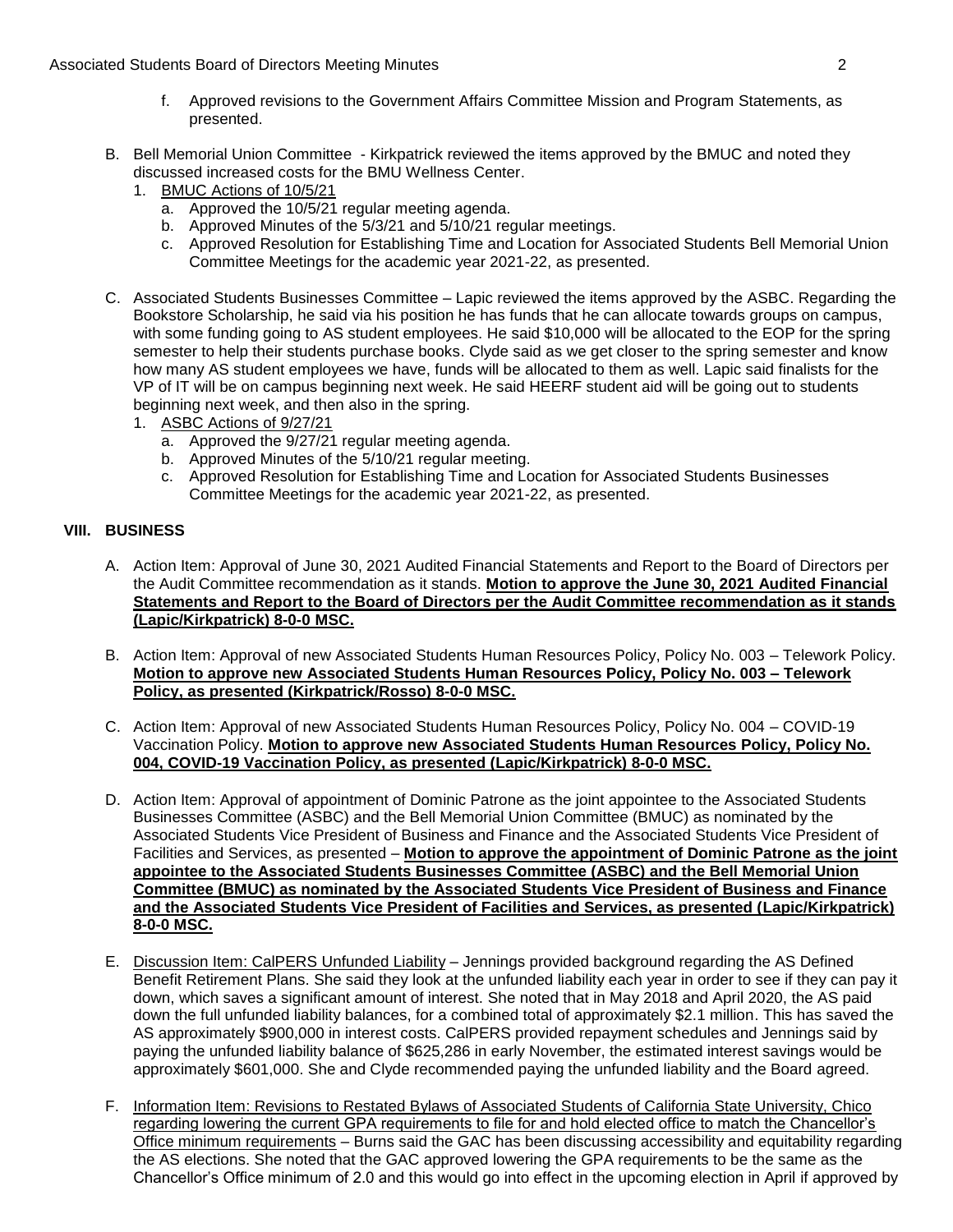to start culturally that the EVP will make an effort to make sure that all the elected representatives are the Board. Burns said it's important to recognize that higher grades can be inequitable. She said she's hoping supported in their class work.

- issue of representatives having work, internship, etc., that stop them from attending trainings. She said this G. Information Item: Revisions to Associated Students Corporate Codes – Attendance Policy for Elected Representatives and Restated Bylaws of Associated Students of California State University, Chico to reflect the approved list of causes to miss scheduled orientations and trainings. The list being: personal or family illness, emergency, or Associated Students related business requiring a representative to be unavailable, at jury or witness duty, military service, internships (unit bearing or not unit bearing). Other causes not listed must go to the Board of Directors for approval by a majority vote – Burns said this item mainly pertains to summer orientations and trainings, and the suggested revisions provide clear language. She said it has been an ongoing language would provide what is automatically accepted; other causes would go to the Board for approval.
- this year's budget in reserves. H. Discussion Item: 6/30/21 Activity Fee Fund Budget vs. Actual - Jennings noted this information is for the completion of the last fiscal year. She said the benchmark is 100%, revenue came in at 98.9%. She noted that \$38,000 in HEERF funds came from the campus as reimbursement for COVID related expenses. Overall, expenses at 84.13%, with a net increase for the year of \$849,446. Slaughter said \$850,000 is being returned to
- Jennings said the Student Union expensed 81.88% of the approved annual budget and generated 113.39% of I. Discussion Item: 6/30/21 Combined Student Union and WREC/AO Summary Income and Expense Statement projected income. She noted there was a lot of variation in the budget as we weren't sure when we'd be able to open up. She reviewed the statement with the Board.
- J. Discussion Item: 6/30/21 Dining Services Financials Lapic reviewed, noting that Net Income was at \$310,599 as of 6/30/21 and \$536,665 YTD. He said that the Total Budget column was at zero, due to a net zero contract with Housing. Jennings explained the Net Zero contract with University Housing.
- He noted \$530,106 was campus support through COVID-19 relief funding. Net increase YTD was \$133,760. K. Discussion Item: 6/30/21 AS Wildcat Store Financials – Lapic reviewed and said income YTD was \$907,650.
- L. Discussion Item: 6/30/21 Follett Wildcat Store Financials Lapic reviewed, noting that Textbooks saw an increase in sales of +48%. Overall, the store ended the month at \$90,735.
- M. Discussion Item: 6/30/21 Corporate Services Budget vs. Actual Income and Expenses Jennings explained that Corporate Services provides services to the other areas of the AS and said those costs are split out and paid by Activity Fee, Student Union and Dining Services. She said any savings would be given back to the three areas. Overall, at 90.96% of what was budgeted.
- He said it would be a Foundation account. He noted the University has a portfolio manager at Foundation and the broker and custodian hold funds for safety on behalf of clients. Young said that CSU, Northridge was the between various donors would be a good number to start with. Sherman said the AS has to be very good N. Discussion Item: Student Management Investment Fund (SMIF) – Arbogast presented the SMIF to the Board and explained that he's the Director of the Center for Excellence and Finance. He said he was hired last semester by the College of Business to provide outside of classroom educational opportunities for students. He said that Chico State is in the minority of the CSU's in that we don't have a SMIF program and explained that it's an investment fund managed entirely by students, using real dollars. Arbogast said participation is available to all students, not just finance majors. He reviewed the CSU's that have SMIFs, noting that Fresno State is the largest with \$4 million. Arbogast said a portfolio could be set up to be safer, or riskier, and noted they already have \$25,000 set aside from donors to implement this fund. His goal is to try and get their portfolio to \$1 million and he asked the Board to allocate funds to the SMIF. He said they'd manage the AS' money, and it could be taken back if needed. Young asked about administrative oversight fees and Arbogast said the SMIF is not looking at charging fees; however, funds would be in a brokerage account, and there could be fees tied to that. only campus that received funds from their AS. Sherman asked if the Foundation has been asked for funding and Arbogast said he's presenting to the Foundation Board this Friday. Sherman said when she first talked with Dean Lau about this, he said it could be a smaller amount and questioned the minimum threshold. Arbogast said his \$1 million goal is from various clients and it doesn't have a minimal requirement, although \$100,000 financial stewards, and although we don't get good returns, we don't lose money. Jennings said the three AS fund areas are Activity Fee, Student Union and Auxiliary Business. She expressed concern that the one area